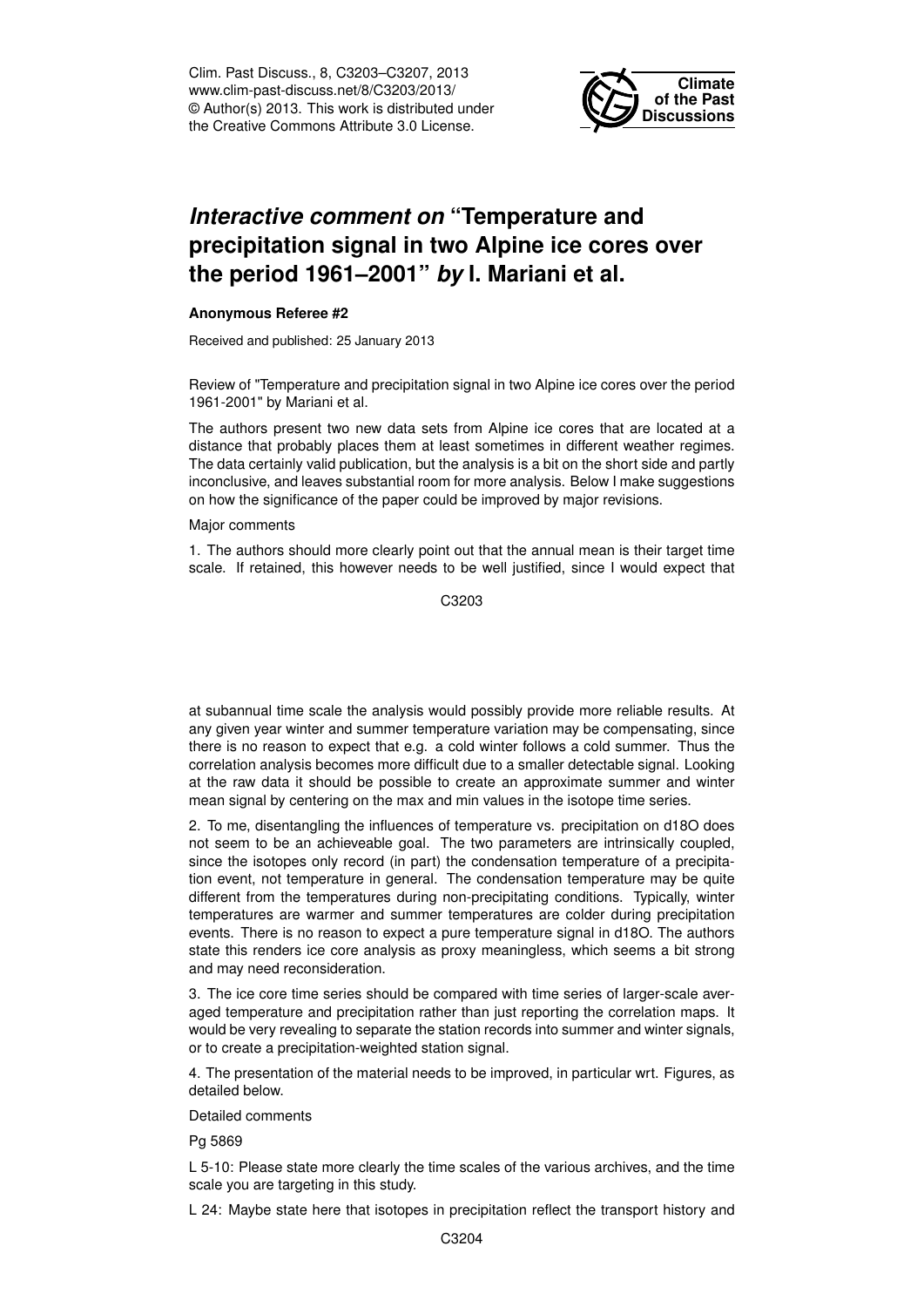the final cloud temperature.

L 28: I would think that moisture sources contribute to variability in the deuterium excess, and would not so clearly show up in the d18O signal alone.

Pg 5870

L 9: There may be a lot of local variability during summer. But I would assume that most of the large precipitation events have a common origin due to large-scale weather patterns.

New paragraph after "Nevertheless. . ."

Pg 5871

L 15: "The frontal systems associated with the polar front": This could be more exactly referred to as mid-latitude winter storms, originating in the North Atlantic storm track.

Pg 5872

L 7: I doubt that there is no particular seasonality at this site, since both Grimsel and Grand St Bernard show a late summer minimum in precipitation (see URLs attached below).

L 13: remove brackets around Henderson reference

Pg 5873

L 9: Did you calculate density for each sample or infer it as an average from a longer ice core segment?

Pg 5874

L 18: It seems a bit strange that you did the correlation to high altitude temperatures. Is not the interest in using the ice cores as a surface temperature proxy? This needs more discussion.

C3205

L 22: What kind of precipitation data is this, a model product, gridded station data, a blend of model and observations? Is there a reference?

L 24: Similar for the HISTALP data, what kind of data is this, why did you use this in addition?

Pg 5875

L 1: Which stations have been used? Refer to Table 1 here.

L 2: No clear, do you mean among all datasets listed above?

L 4: A detailed description of the data should be given at the start of the paragraph. Please combine Fig. 3 and 4 into one and put the data on a common time axis, so the two ice cores can be compared.

It would be very helpful to add a new Figure where you show e.g. station data of temperature and precipitation at the same time resolution so one can get an impression of the trend and variability from high-quality meteorological data. This is important context for evaluating the proxy data.

L 20: What about Fiescherhorn?

Pg 5876

L 15-18: As stated in the main comments, I would not expect separate signals for temperature and precipitation. Did you check if accumulation is correlated with temperature, or d18O with precipitation?

L 19: Which of the gridded data sets do you mean?

L 23-25: Not clear what you want to say here.

Pg 5877

L 19: I am sure you carefully examined the min/max values for each period, but just looking by eye at the raw data for FH I would count 11 maxima in the 1999-1990 and